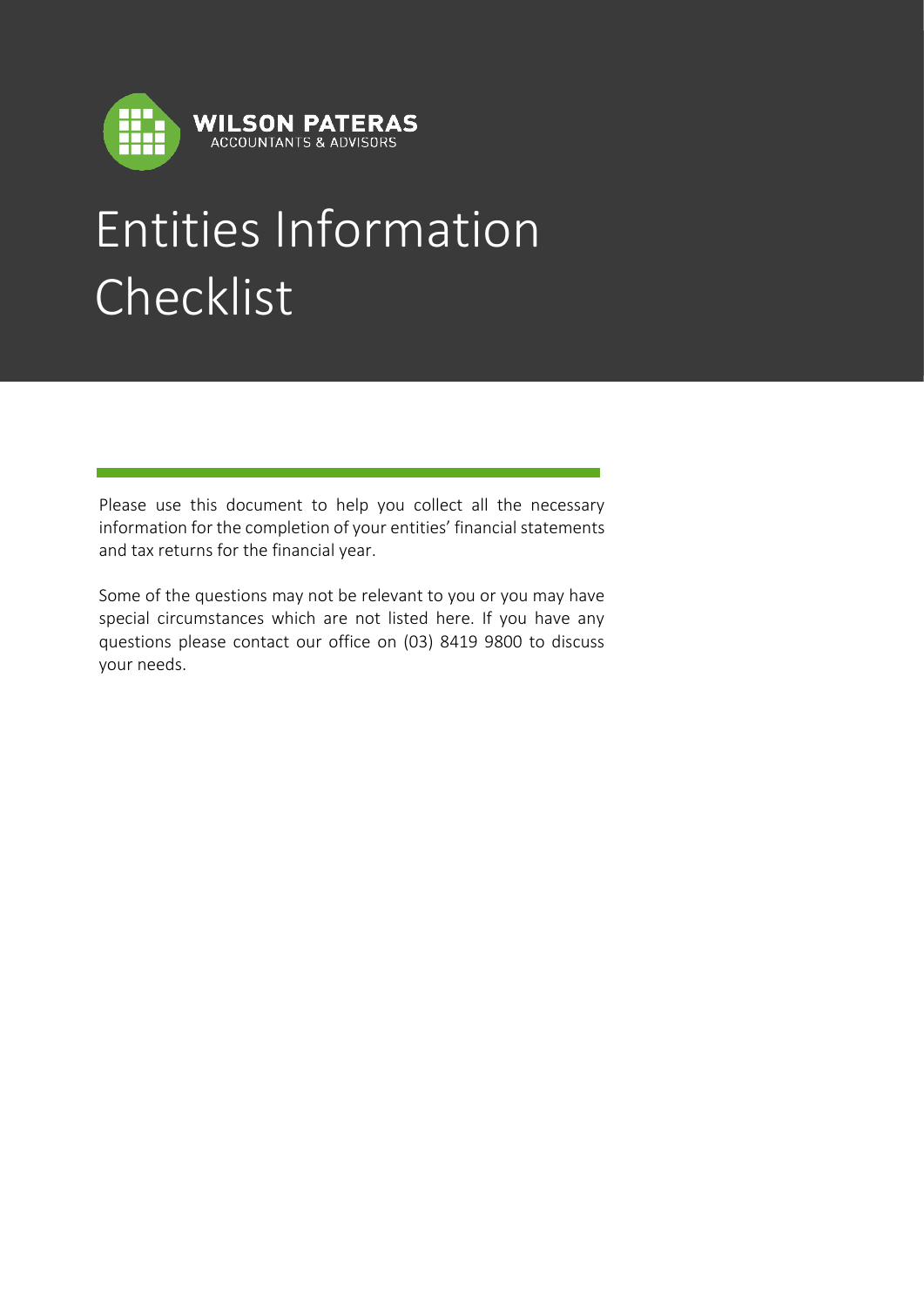

| <b>Entity Details</b>                         |              |                             |          |  |
|-----------------------------------------------|--------------|-----------------------------|----------|--|
| <b>Entity Name</b>                            |              |                             |          |  |
| TFN/ABN                                       |              |                             |          |  |
| <b>Address</b>                                |              |                             |          |  |
|                                               | <b>State</b> |                             | Postcode |  |
| <b>Postal Address</b><br>(Leave blank if same |              |                             |          |  |
| as above)                                     | <b>State</b> |                             | Postcode |  |
| Phone                                         |              | $\square$ Preferred Contact |          |  |
| Email                                         |              | $\Box$ Preferred Contact    |          |  |

| <b>Entities Banking Details</b> |  |
|---------------------------------|--|
| <b>Account Name</b>             |  |
| <b>BSB</b>                      |  |
| <b>Account Number</b>           |  |

| $\mathbf{1}$ .<br>First time Financial Statements & Income Tax Returns                                                                                                                                                                                                  | <b>Yes</b> | N/A |
|-------------------------------------------------------------------------------------------------------------------------------------------------------------------------------------------------------------------------------------------------------------------------|------------|-----|
| If we are preparing your accounts for the first time, please provide copies of your entities' last<br>Financial Statements & Income Tax Returns<br>Please provide us with a copy of the Company's Memorandum and Articles / Trust Deed /<br>Partnership Agreements      |            |     |
| <b>Computerised Accounting Systems</b><br>2.                                                                                                                                                                                                                            | <b>Yes</b> | N/A |
| If using Xero, please provide us with access if you have not already done so.<br>If not using Xero, please provide a backup of your computerised data file and advise:<br>Name of Program (i.e.<br>MYOB or QuickBooks):<br>Version Number:<br>Password (if applicable): |            |     |
| 3.<br><b>Manual Accounting Systems</b>                                                                                                                                                                                                                                  | Yes        | N/A |
| Please provide the following information:<br>Reconciled cashbook, or<br>If you do not use a cashbook, please provide a summary of all your business and investment<br>ш<br>income and expenses for the year                                                             |            |     |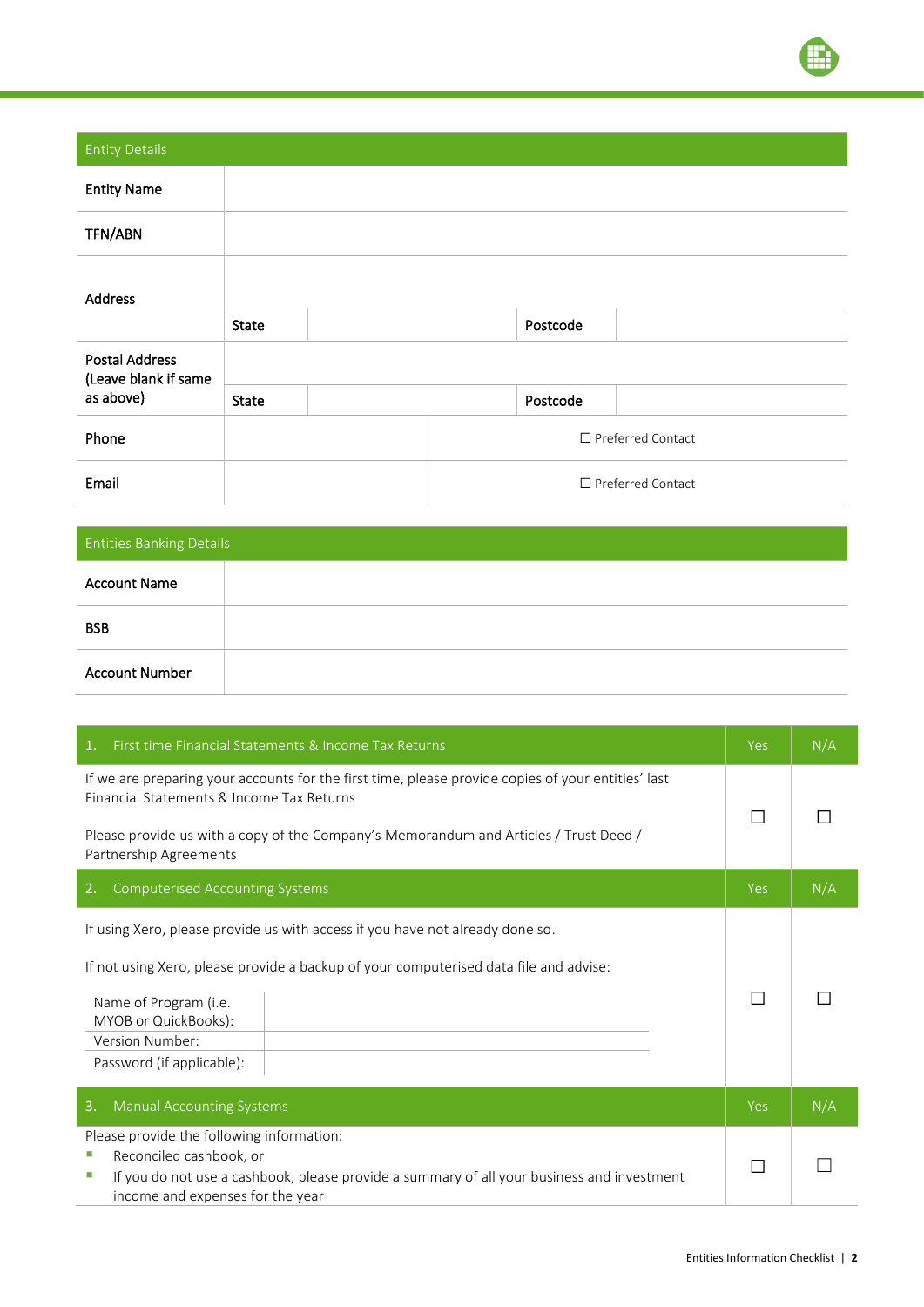| Cash Balances<br>4.                                                                                                                                                                                                                                                                                                                                                                                                                                                                                                                  | <b>Yes</b> | N/A |
|--------------------------------------------------------------------------------------------------------------------------------------------------------------------------------------------------------------------------------------------------------------------------------------------------------------------------------------------------------------------------------------------------------------------------------------------------------------------------------------------------------------------------------------|------------|-----|
| Please provide the following information:<br>If we have not been provided with view only internet banking access to your business accounts,<br>copies of bank statements for the period 1 July to 30 June, or<br>Bank Reconciliation Statements and Bank Statements as at 30 June<br>ш                                                                                                                                                                                                                                               |            |     |
| <b>Accounts Receivable</b><br>5.                                                                                                                                                                                                                                                                                                                                                                                                                                                                                                     | Yes        | N/A |
| If not already in your computerised accounting system, please supply your list of debtors (customers<br>who owe you money) as at 30 June and advise which ones should be written off (if any).                                                                                                                                                                                                                                                                                                                                       | $\Box$     | H   |
| Investments/Properties<br>6.                                                                                                                                                                                                                                                                                                                                                                                                                                                                                                         | Yes        | N/A |
| Please provide details of investment and rental property income received during the year, including:<br>Dividend (statements and/ or advisory summary report or your own summary)<br>ш<br>Interest (if not on other documentation otherwise provided)<br>u,<br>Managed Fund/Trust taxation statements (annual tax statements issued by the funds or your<br>ш<br>advisor's summary reports as required; your own summary will not be sufficient)<br>Rental income (real estate agent summary reports and/ or your own summary)<br>u, | $\perp$    |     |
| Please provide details of Investments/ Properties purchased during the year, including:<br>Copy of contracts for purchase (often referred to as the O&A), and<br>Copy of settlement statements                                                                                                                                                                                                                                                                                                                                       | $\perp$    |     |
| Please provide details of Investments/ Properties sold or disposed during the year, including:<br>Copy of contracts for purchase (if not previously provided) & copy of contracts for sale, and<br>Copy of Settlement statements<br>×.                                                                                                                                                                                                                                                                                               | ΙI         |     |
| <b>Small Business Entity</b><br>7.                                                                                                                                                                                                                                                                                                                                                                                                                                                                                                   | <b>Yes</b> | N/A |
| Please confirm if your entity qualifies as small business entity. Your entity is a small business if you:<br>Operate a business for all or part of the income year<br>ш<br>Has less than \$10 million aggregated turnover<br>ш<br>Aggregated turnover is your entity's annual turnover plus the annual turnover of any business<br>×.<br>you are connected with or that is your affiliate                                                                                                                                            | П          |     |
| <b>Stock Value</b><br>8.                                                                                                                                                                                                                                                                                                                                                                                                                                                                                                             | Yes        | N/A |
| Please provide the value of stock on hand and/ or work in progress as at 30 June.                                                                                                                                                                                                                                                                                                                                                                                                                                                    |            |     |
| Please state which valuation method you have applied in valuing your stock:<br>Cost / Market / Replacement Value (circle applicable one)                                                                                                                                                                                                                                                                                                                                                                                             | $\perp$    |     |
| 9.<br>Prepayments                                                                                                                                                                                                                                                                                                                                                                                                                                                                                                                    | Yes        | N/A |
| Have you paid any expenses in advance? For example:<br>Subscriptions<br>ш<br>Insurance<br>U.<br>Internet/ phone access<br>×.<br>Legal fees<br>×.<br>If so, please provide a schedule detailing amounts paid and period covered                                                                                                                                                                                                                                                                                                       | $\Box$     |     |

 $\textcolor{red}{\textcircled{\tiny{1}}}\ \blacksquare$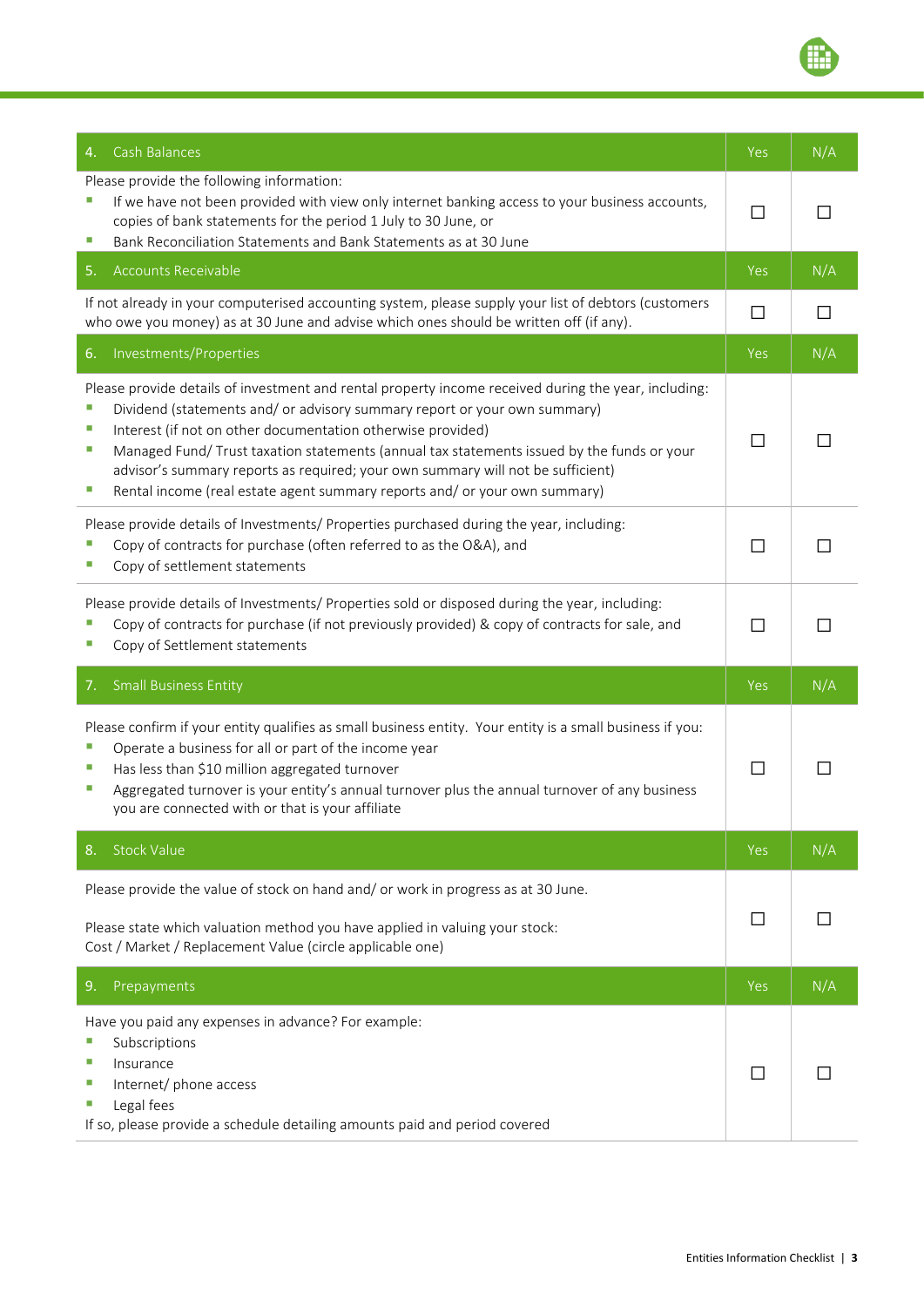| 10. Fixed Assets (Plant & Equipment, Motor Vehicles etc)                                                                                                                                                                                                                                                                                                                                                                                                                                                                                                                                                           | <b>Yes</b> | N/A          |
|--------------------------------------------------------------------------------------------------------------------------------------------------------------------------------------------------------------------------------------------------------------------------------------------------------------------------------------------------------------------------------------------------------------------------------------------------------------------------------------------------------------------------------------------------------------------------------------------------------------------|------------|--------------|
| If not detailed in your computerised accounting system please provide:<br>Details of plant and equipment (including vehicles) purchased during the year, including date of<br>purchase and cost<br>U.<br>Details of plant and equipment sold during the year, including date and sale price                                                                                                                                                                                                                                                                                                                        |            |              |
| Please review your plant and equipment depreciation schedule(s) from previous year. Advise of any<br>items that have been scrapped, taken for personal use or traded in, the date this occurred and value<br>at the time?                                                                                                                                                                                                                                                                                                                                                                                          | $\Box$     |              |
| Please review your repairs and maintenance if there were items that were of capital nature; if<br>unsure, please provide descriptions for nature of repair works                                                                                                                                                                                                                                                                                                                                                                                                                                                   | □          | $\mathsf{L}$ |
| 11. Accounts Payable & Credit Cards                                                                                                                                                                                                                                                                                                                                                                                                                                                                                                                                                                                | Yes        | N/A          |
| If not already in your computerised accounting system, please supply your list of creditors (suppliers<br>you owe money to) as at 30 June7.                                                                                                                                                                                                                                                                                                                                                                                                                                                                        | $\Box$     |              |
| If we have not been provided with view only internet banking access to your business credit card<br>accounts, please provide copies of bank statements for each card for the period 1 July to 30 June.                                                                                                                                                                                                                                                                                                                                                                                                             | П          |              |
| 12. Goods & Services Tax (GST)                                                                                                                                                                                                                                                                                                                                                                                                                                                                                                                                                                                     | <b>Yes</b> | N/A          |
| If you did not use your computerised accounting system to prepare your Business Activity<br>Statements, please provide copies of your Business Activity Statement Calculation Worksheets or<br>Other Working Papers for BAS's lodged during the year.                                                                                                                                                                                                                                                                                                                                                              |            |              |
| 13. Annual Leave / Long Service Leave                                                                                                                                                                                                                                                                                                                                                                                                                                                                                                                                                                              | Yes        | N/A          |
| If your payroll is not run through your computerised accounting system, please provide a schedule of<br>employee leave entitlements as at 30 June, including:<br><b>Employee Name</b><br>Number of Days Owed<br>ш<br>Entitlement Value (\$)<br>ш                                                                                                                                                                                                                                                                                                                                                                   | H          |              |
| 14. Wages & Superannuation                                                                                                                                                                                                                                                                                                                                                                                                                                                                                                                                                                                         | Yes        | N/A          |
| If your payroll is not run through your computerised accounting system, please provide us with:<br>PAYG Payment Summary Statement and Individual Payments Summaries for financial year that<br>was lodged (or to be lodged) with ATO<br>Details of your employees' superannuation entitlements and actual contributions made,<br>ш<br>including date of payment and/ or amount outstanding. Have all paid amounts cleared your bank<br>account as at 30 June?<br>Have you complied with the compulsory superannuation guarantee and met the quarterly<br>ш<br>dateline of paying the superannuation contributions? | П          |              |
| 15. Leases / Hire Purchase / Chattel Mortgage                                                                                                                                                                                                                                                                                                                                                                                                                                                                                                                                                                      | Yes        | N/A          |
| Please provide a copy of all new lease/ hire purchase/ chattel mortgage and any novated lease<br>agreements entered into during the year.                                                                                                                                                                                                                                                                                                                                                                                                                                                                          | □          | $\Box$       |
| Please provide details including supporting documentation for any lease/ hire purchase/ chattel<br>mortgage paid out or refinanced during the year.                                                                                                                                                                                                                                                                                                                                                                                                                                                                | $\Box$     | $\Box$       |
| 16. Bank Loans                                                                                                                                                                                                                                                                                                                                                                                                                                                                                                                                                                                                     | Yes        | N/A          |
| If we have not been provided with view only internet banking access to your business and<br>investment loans, please provide copies of loan statements for the period 1 July to 30 June.                                                                                                                                                                                                                                                                                                                                                                                                                           | $\Box$     | ⊔            |

 $\textcolor{red}{\widehat{\mathbb{H}}}$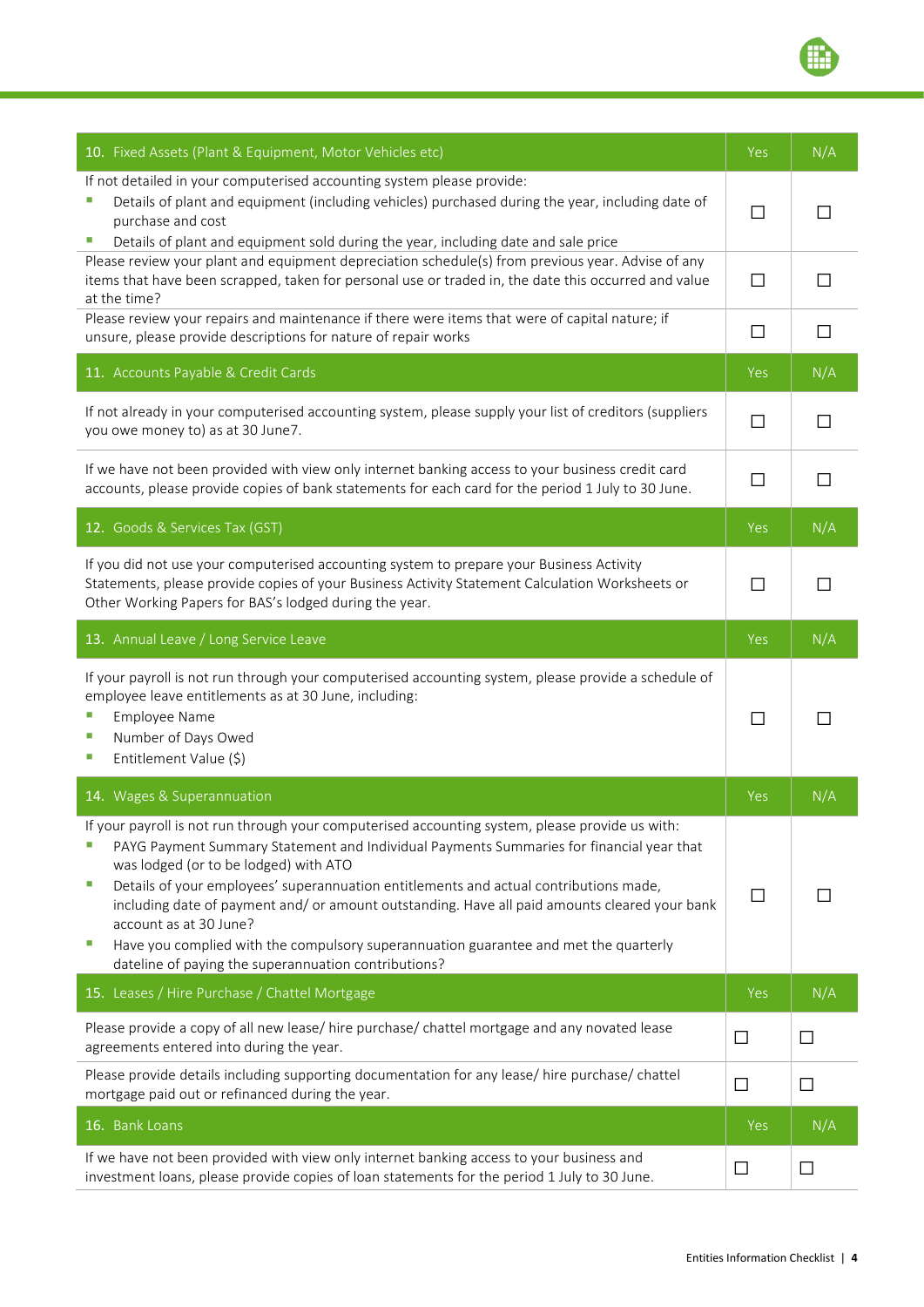| If any new loans were entered into during the year please provide copies of the initial loan/facility<br>agreement. If the loan was used for both business and personal purposes, please provide details and<br>breakdown of funds usage                                                                                                                | П          | П   |
|---------------------------------------------------------------------------------------------------------------------------------------------------------------------------------------------------------------------------------------------------------------------------------------------------------------------------------------------------------|------------|-----|
| 17. Motor Vehicles                                                                                                                                                                                                                                                                                                                                      | <b>Yes</b> | N/A |
| For each motor vehicle used for private purposes, please advise:<br>The business use percentage (as supported by a log book maintained for at least 12 weeks<br>during the year), or<br>u,<br>The odometer readings on 1st April and on 31st March, and<br>Advise who was the employee (or associate) that used the vehicle for private purposes?<br>u, |            |     |
| 18. Travel                                                                                                                                                                                                                                                                                                                                              | <b>Yes</b> | N/A |
| Where travel expenses have been incurred, please confirm:<br>All travel is 100% for business purposes, and<br>You hold and can supply a travel diary for all international trips, and for domestic trips of 6 nights<br>u,<br>or more proving they were 100 for business purposes?                                                                      | П          |     |
| Alternatively, please advise:<br>u,<br>The employee(s) (and/ or associates) on each trip,<br>u,<br>The business percentage of each trip, and<br>For all international trips, and for domestic trips of 6 nights or more, confirm you hold travel<br>п<br>diaries for each trip to prove the business percentage advised above?                          | П          |     |
| 19. Entertainment                                                                                                                                                                                                                                                                                                                                       | Yes        | N/A |
| Where entertainment expense has been incurred, please confirm all entertainment is 100% for staff<br>(and/ or associates)?                                                                                                                                                                                                                              | $\Box$     |     |
| Alternatively, please provide a summary of each entertainment event advising:<br>The nature of the event,<br>The number of staff (and their associates) at each event, and<br>×.<br>The number of clients at each event?<br>×.                                                                                                                          | П          | ΙI  |
| 20. Other Items                                                                                                                                                                                                                                                                                                                                         | Yes        | N/A |
|                                                                                                                                                                                                                                                                                                                                                         | П          | П   |
|                                                                                                                                                                                                                                                                                                                                                         | П          | П   |
|                                                                                                                                                                                                                                                                                                                                                         |            |     |

## Client Declaration

I confirm that the above is a true and complete record of all transactions for the year